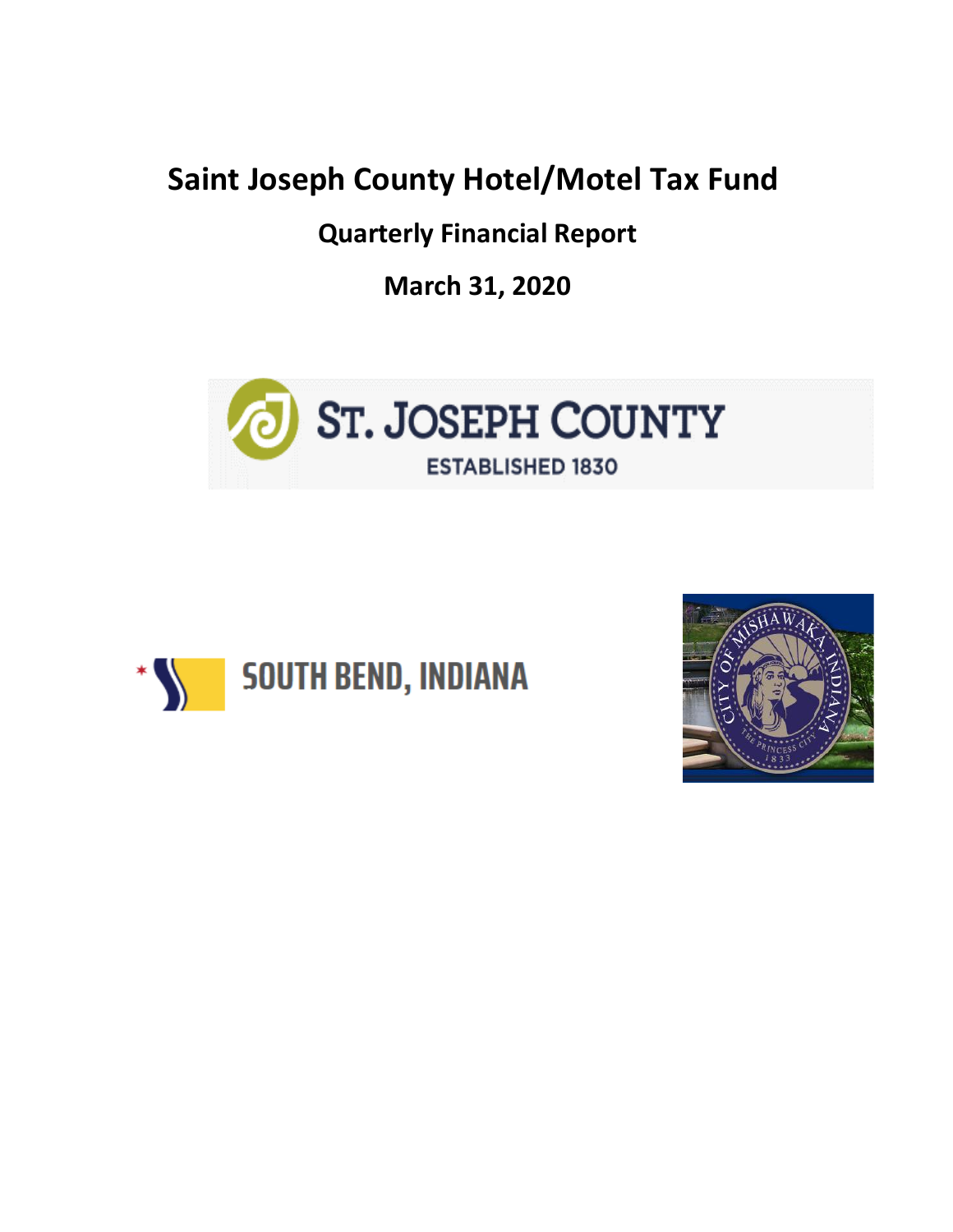|                      | Saint Joseph County Hotel/Motel Tax Fund<br><b>Statement of Receipts and Disbursements</b><br><b>Hotel/Motel Tax Fund Fund No. 7304</b> |                          |                                      |                        |                          |                |  |  |  |  |  |  |
|----------------------|-----------------------------------------------------------------------------------------------------------------------------------------|--------------------------|--------------------------------------|------------------------|--------------------------|----------------|--|--|--|--|--|--|
|                      |                                                                                                                                         |                          | For the Period Ending March 31, 2020 |                        |                          |                |  |  |  |  |  |  |
|                      | Cash Balance at January 1, 2020                                                                                                         |                          |                                      |                        |                          |                |  |  |  |  |  |  |
|                      | Board Reserve-Minimum<br>Unrestricted                                                                                                   |                          | 500,000.00<br>4,784,008.24           |                        |                          | 5,284,008.24   |  |  |  |  |  |  |
| Receipts:            | Hotel/Motel Tax (83.33% of total tax collections)                                                                                       |                          | 1,116,556.57                         |                        |                          |                |  |  |  |  |  |  |
|                      | Other                                                                                                                                   |                          | 0.00                                 |                        |                          |                |  |  |  |  |  |  |
| Available Funds      |                                                                                                                                         |                          |                                      |                        |                          | 1,116,556.57   |  |  |  |  |  |  |
| <b>Disbursements</b> |                                                                                                                                         |                          |                                      |                        |                          | (1,582,130.49) |  |  |  |  |  |  |
|                      | Cash Balance at March 31, 2020                                                                                                          |                          |                                      |                        |                          | 4,818,434.32   |  |  |  |  |  |  |
|                      |                                                                                                                                         |                          |                                      |                        |                          |                |  |  |  |  |  |  |
|                      | <b>BUDGET ANALYSIS (2020)</b>                                                                                                           | <b>ORIGINAL BUDGET</b>   | <b>AMEND. BUDGET</b>                 | <b>DISBURSEMENTS</b>   | <b>BALANCE</b>           |                |  |  |  |  |  |  |
| 38529                | Debt Service (2013 CC Bonds)                                                                                                            | 381,500.00               | 381,500.00                           | 0.00                   | 381,500.00               |                |  |  |  |  |  |  |
| 33032                | <b>Convention and Visitors Bureau</b>                                                                                                   | 1,350,000.00             | 1,350,000.00                         | 337,500.00             | 1,012,500.00             |                |  |  |  |  |  |  |
| 33033                | <b>CVB Special Allocation</b>                                                                                                           | 525,000.00               | 525,000.00                           | 10,729.21              | 514,270.79               |                |  |  |  |  |  |  |
| 33034<br>35102       | <b>Grant Program</b><br><b>Tourism Capital Development</b>                                                                              | 125,000.00<br>400,000.00 | 129,000.00<br>500,000.00             | 14,506.00<br>27,842.50 | 114,494.00<br>472,157.50 |                |  |  |  |  |  |  |
| 37013                | Century Center Lease (Energy Savings)                                                                                                   | 221,437.00               | 221,437.00                           | 221,437.00             | 0.00                     |                |  |  |  |  |  |  |
| 42010                | CC Building & Grounds                                                                                                                   | 1,000,000.00             | 1,771,005.32                         | 332,615.76             | 1,438,389.56             |                |  |  |  |  |  |  |
| 39265                | <b>Century Center Operations</b>                                                                                                        | 1,275,000.00             | 1,275,000.00                         | 637,500.00             | 637,500.00               |                |  |  |  |  |  |  |
| 39980                | Other-Non Budgeted                                                                                                                      | 0.00                     | 0.00                                 | 0.00                   | 0.00                     |                |  |  |  |  |  |  |
|                      | <b>Total</b>                                                                                                                            | 5,277,937.00             | 6,152,942.32                         | 1,582,130.47           | 4,570,811.85             |                |  |  |  |  |  |  |
|                      | Amended budget includes encumbrance carryforwards from unspent projects from 2019.                                                      |                          |                                      |                        |                          |                |  |  |  |  |  |  |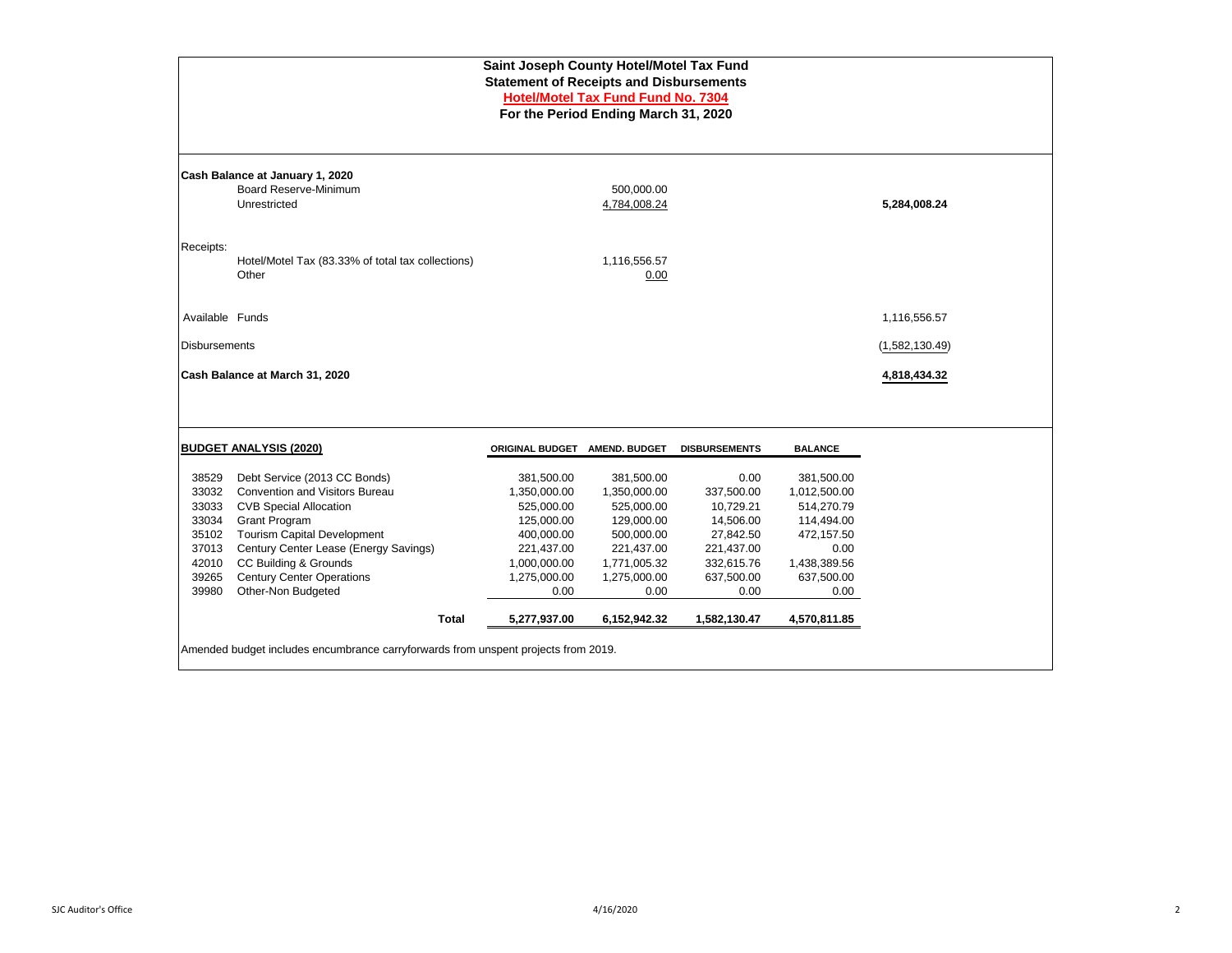|                      |                                                                                 | Saint Joseph County Hotel/Motel Tax Fund<br><b>Statement of Receipts and Disbursements</b><br><b>Mishawaka Sports Complex Fund No. 4926</b> | For the Period Ending March 31, 2020                                                         |                                                                                              |                                                                                              |            |  |
|----------------------|---------------------------------------------------------------------------------|---------------------------------------------------------------------------------------------------------------------------------------------|----------------------------------------------------------------------------------------------|----------------------------------------------------------------------------------------------|----------------------------------------------------------------------------------------------|------------|--|
|                      | Cash Balance at January 1, 2020<br><b>Board Reserve-Minimum</b><br>Unrestricted |                                                                                                                                             | 0.00<br>332,508.49                                                                           |                                                                                              |                                                                                              | 332,508.49 |  |
| Receipts:            | Hotel/Motel Tax (10% of total tax collected)<br>Other                           |                                                                                                                                             | 133,992.18<br>0.00                                                                           |                                                                                              |                                                                                              |            |  |
| Available Funds      |                                                                                 |                                                                                                                                             |                                                                                              |                                                                                              |                                                                                              | 133,992.18 |  |
| <b>Disbursements</b> |                                                                                 |                                                                                                                                             |                                                                                              |                                                                                              |                                                                                              | 0.00       |  |
|                      | Cash Balance at March 31, 2020                                                  |                                                                                                                                             |                                                                                              |                                                                                              |                                                                                              | 466,500.67 |  |
|                      |                                                                                 |                                                                                                                                             |                                                                                              |                                                                                              |                                                                                              |            |  |
|                      | <b>BUDGET ANALYSIS (2020)</b>                                                   | ORIGINAL BUDGET AMEND. BUDGET                                                                                                               |                                                                                              | <b>DISBURSEMENTS</b>                                                                         | <b>BALANCE</b>                                                                               |            |  |
|                      | <b>Total</b>                                                                    | 0.00<br>0.00<br>0.00<br>0.00<br>0.00<br>0.00<br>0.00<br>0.00<br>0.00<br>0.00<br>0.00<br>0.00                                                | 0.00<br>0.00<br>0.00<br>0.00<br>0.00<br>0.00<br>0.00<br>0.00<br>0.00<br>0.00<br>0.00<br>0.00 | 0.00<br>0.00<br>0.00<br>0.00<br>0.00<br>0.00<br>0.00<br>0.00<br>0.00<br>0.00<br>0.00<br>0.00 | 0.00<br>0.00<br>0.00<br>0.00<br>0.00<br>0.00<br>0.00<br>0.00<br>0.00<br>0.00<br>0.00<br>0.00 |            |  |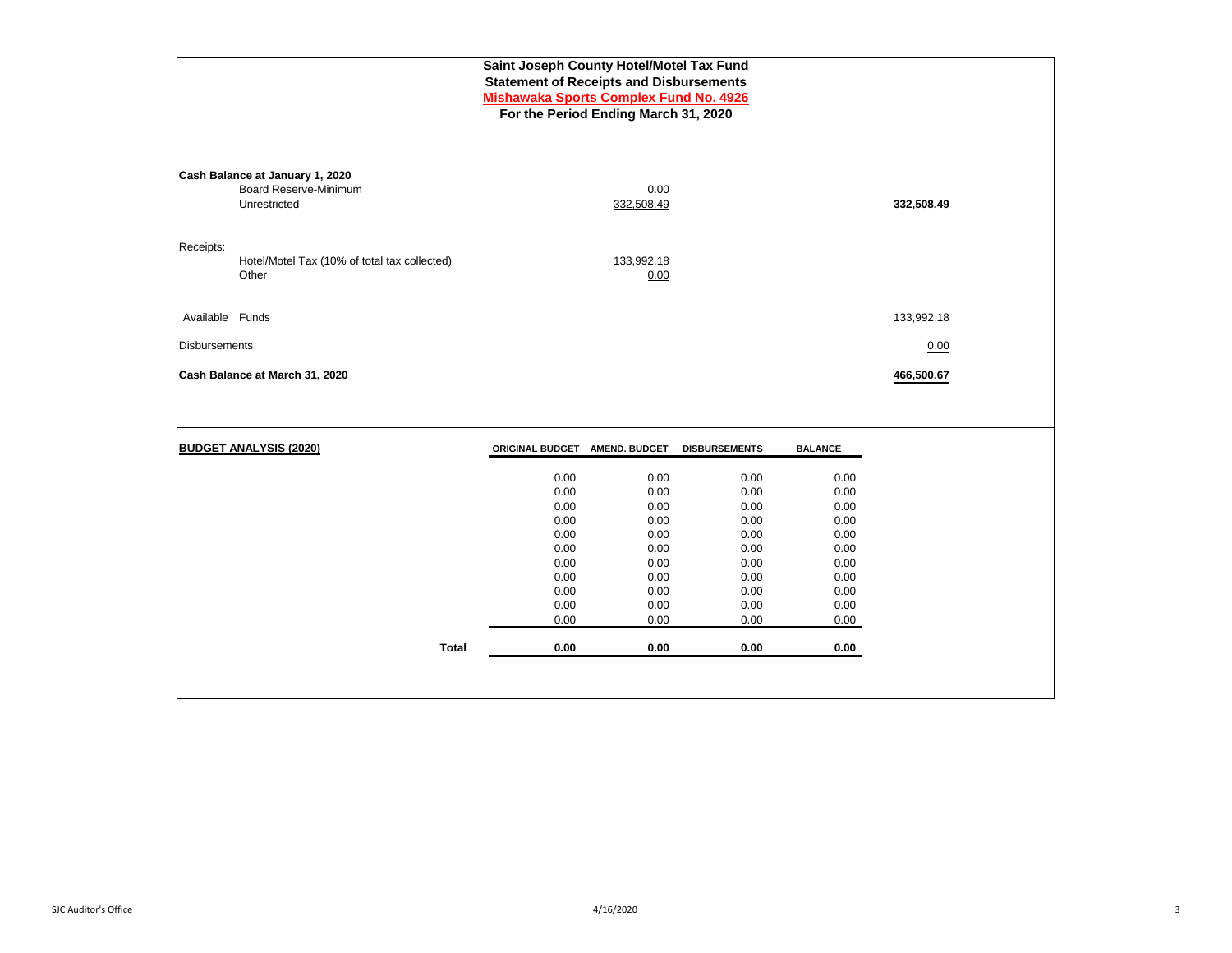| Saint Joseph County Hotel/Motel Tax Fund<br><b>Statement of Receipts and Disbursements</b><br>Potawatomi Zoo Capital Fund No. 4927<br>For the Period Ending March 31, 2020 |                                                                          |                                                                                              |                                                                                              |                                                                                              |                                                                                              |            |  |  |  |  |
|----------------------------------------------------------------------------------------------------------------------------------------------------------------------------|--------------------------------------------------------------------------|----------------------------------------------------------------------------------------------|----------------------------------------------------------------------------------------------|----------------------------------------------------------------------------------------------|----------------------------------------------------------------------------------------------|------------|--|--|--|--|
|                                                                                                                                                                            | Cash Balance at January 1, 2020<br>Board Reserve-Minimum<br>Unrestricted |                                                                                              | 0.00<br>221,783.20                                                                           |                                                                                              |                                                                                              | 221,783.20 |  |  |  |  |
| Receipts:                                                                                                                                                                  | Hotel/Motel Tax (6.67% of total tax collected)<br>Other                  |                                                                                              | 89,372.77<br>0.00                                                                            |                                                                                              |                                                                                              |            |  |  |  |  |
| Available Funds                                                                                                                                                            |                                                                          |                                                                                              |                                                                                              |                                                                                              |                                                                                              | 89,372.77  |  |  |  |  |
| <b>Disbursements</b>                                                                                                                                                       |                                                                          |                                                                                              |                                                                                              |                                                                                              |                                                                                              | 0.00       |  |  |  |  |
|                                                                                                                                                                            | Cash Balance at March 31, 2020                                           |                                                                                              |                                                                                              |                                                                                              |                                                                                              | 311,155.97 |  |  |  |  |
|                                                                                                                                                                            | <b>BUDGET ANALYSIS (2020)</b>                                            | ORIGINAL BUDGET AMEND. BUDGET                                                                |                                                                                              | <b>DISBURSEMENTS</b>                                                                         | <b>BALANCE</b>                                                                               |            |  |  |  |  |
|                                                                                                                                                                            | <b>Total</b>                                                             | 0.00<br>0.00<br>0.00<br>0.00<br>0.00<br>0.00<br>0.00<br>0.00<br>0.00<br>0.00<br>0.00<br>0.00 | 0.00<br>0.00<br>0.00<br>0.00<br>0.00<br>0.00<br>0.00<br>0.00<br>0.00<br>0.00<br>0.00<br>0.00 | 0.00<br>0.00<br>0.00<br>0.00<br>0.00<br>0.00<br>0.00<br>0.00<br>0.00<br>0.00<br>0.00<br>0.00 | 0.00<br>0.00<br>0.00<br>0.00<br>0.00<br>0.00<br>0.00<br>0.00<br>0.00<br>0.00<br>0.00<br>0.00 |            |  |  |  |  |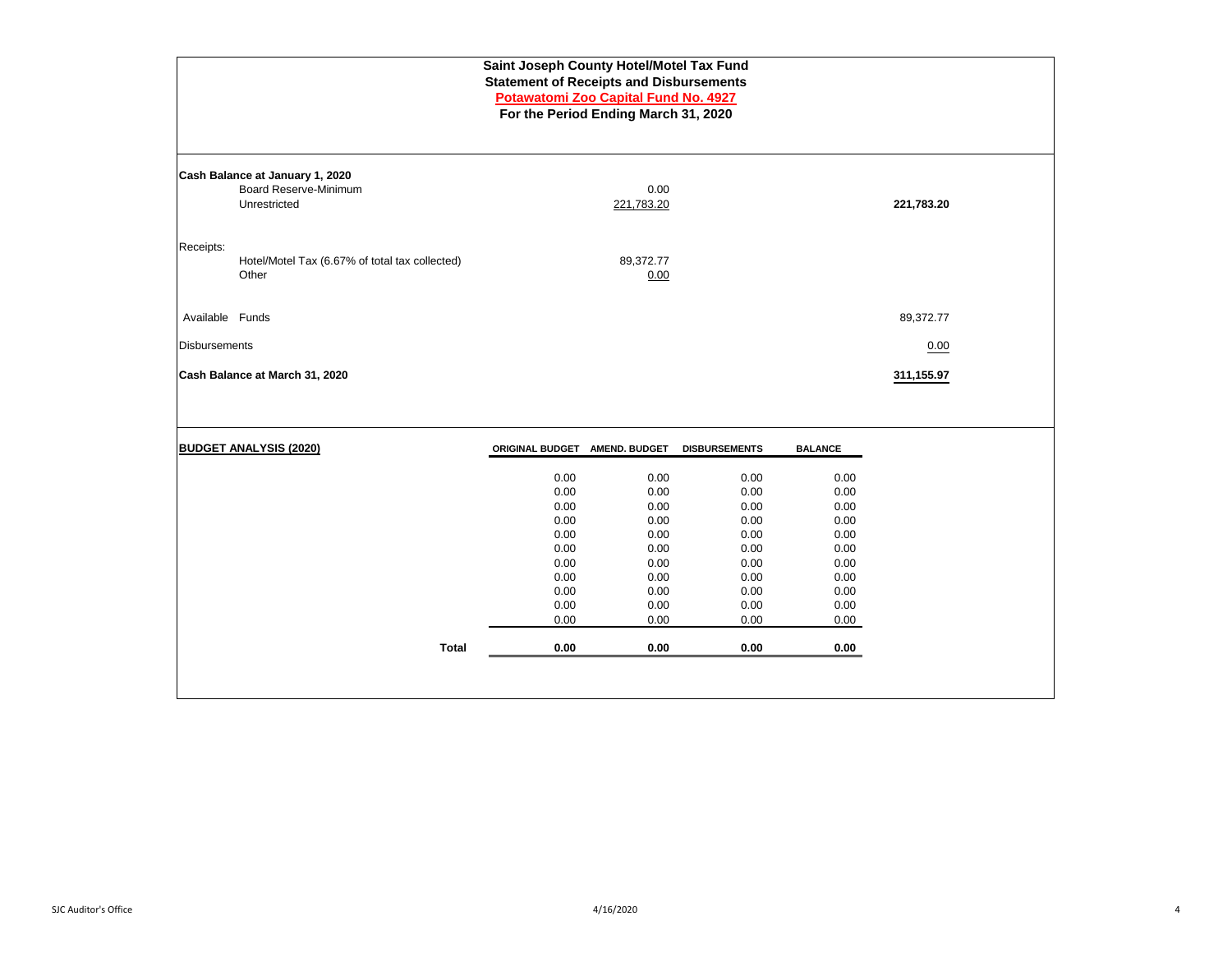

|         | Total            | Hotel/Motel      | Mishawaka Sports    | Potawatomi Zoo      |
|---------|------------------|------------------|---------------------|---------------------|
| Quarter | <b>Receipts</b>  | <b>Tax Fund</b>  | <b>Complex Fund</b> | <b>Capital Fund</b> |
| 1Q 2011 | \$<br>606,653    | 606,653          | 0                   | 0                   |
| 2Q 2011 | \$<br>707,192    | 707,192          | $\pmb{0}$           | 0                   |
| 3Q 2011 | \$<br>1,032,047  | 1,032,047        | 0                   | 0                   |
| 4Q 2011 | \$<br>1,226,188  | 1,226,188        | 0                   | 0                   |
| 1Q 2012 | \$<br>604,220    | 604,220          | 0                   | 0                   |
| 2Q 2012 | \$<br>738,302    | 738,302          | 0                   | 0                   |
| 3Q 2012 | \$<br>1,059,452  | 1,059,452        | 0                   | 0                   |
| 4Q 2012 | \$<br>1,228,031  | 1,228,031        | 0                   | 0                   |
| 1Q 2013 | \$<br>663,175    | 663,175          | 0                   | 0                   |
| 2Q 2013 | \$<br>832,788    | 832,788          | 0                   | 0                   |
| 3Q 2013 | \$<br>1,101,939  | 1,101,939        | 0                   | 0                   |
| 4Q 2013 | \$<br>1,254,399  | 1,254,399        | 0                   | 0                   |
| 1Q 2014 | \$<br>702,981    | 702,981          | 0                   | 0                   |
| 2Q 2014 | \$<br>880,216    | 880,216          | 0                   | 0                   |
| 3Q 2014 | \$<br>1,200,636  | 1,200,636        | 0                   | 0                   |
| 4Q 2014 | \$<br>1,395,635  | 1,395,635        | 0                   | 0                   |
| 1Q 2015 | \$<br>794,069    | 794,069          | 0                   | 0                   |
| 2Q 2015 | \$<br>1,015,993  | 1,015,993        | 0                   | 0                   |
| 3Q 2015 | \$<br>1,335,458  | 1,335,458        | 0                   | 0                   |
| 4Q 2015 | \$<br>1,604,315  | 1,604,315        | 0                   | 0                   |
| 1Q 2016 | \$<br>835,922    | 835,922          | 0                   | 0                   |
| 2Q 2016 | \$<br>1,066,845  | 1,066,845        | 0                   | 0                   |
| 3Q 2016 | \$<br>1,367,449  | 1,367,449        | 0                   | 0                   |
| 4Q 2016 | \$<br>1,659,967  | 1,659,967        | 0                   | 0                   |
| 1Q 2017 | \$<br>875,896    | 875,896          | 0                   | 0                   |
| 2Q 2017 | \$<br>1,047,377  | 1,047,377        | 0                   | 0                   |
| 3Q 2017 | \$<br>1,511,195  | 1,511,195        | 0                   | 0                   |
| 4Q 2017 | \$<br>1,804,665  | 1,804,665        | 0                   | 0                   |
| 1Q 2018 | \$<br>925,153    | 925,153          | 0                   | 0                   |
| 2Q 2018 | \$<br>1,147,452  | 1,147,452        | 0                   | 0                   |
| 3Q 2018 | \$<br>1,659,064  | 1,659,064        | 0                   | 0                   |
| 4Q 2018 | \$<br>1,948,059  | 1,948,059        | 0                   | 0                   |
| 1Q 2019 | \$<br>1,061,766  | 1,061,766        | 0                   | 0                   |
| 2Q 2019 | \$<br>1,213,709  | 1,213,709        | 0                   | 0                   |
| 3Q 2019 | \$<br>1,630,605  | 1,358,828        | 163,033             | 108,743             |
| 4Q 2019 | \$<br>1,694,751  | 1,412,236        | 169,475             | 113,040             |
| 1Q 2020 | \$<br>1,339,921  | 1,116,557        | 133,992             | 89,372              |
| Total   | \$<br>42,773,486 | \$<br>41,995,830 | \$<br>466,500       | \$<br>311,155       |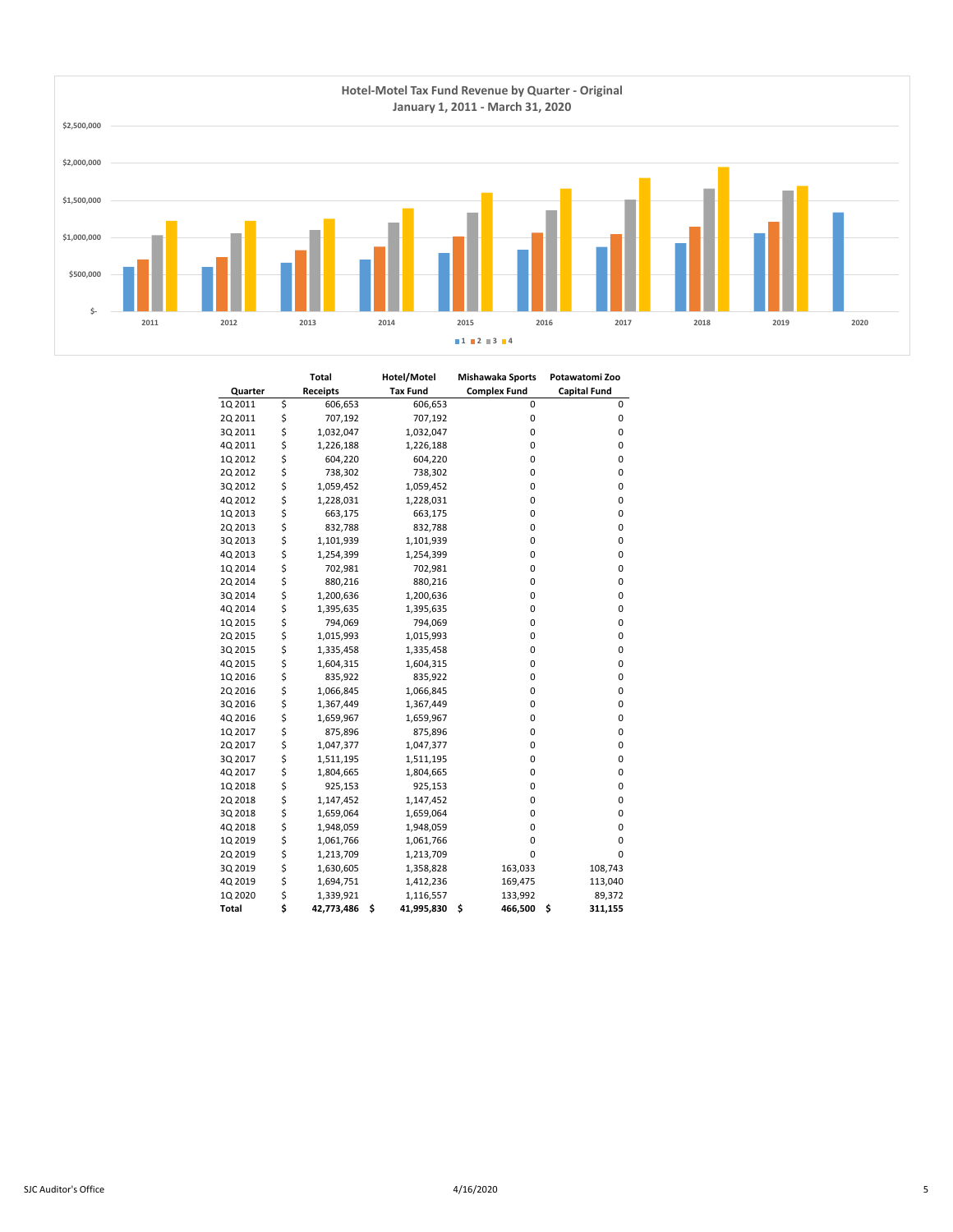| <b>Original Data</b> |                           |             |                         |             |                     |             |                                                        |              |                                                                         |           | 2011-2012 | 2012-2013 |
|----------------------|---------------------------|-------------|-------------------------|-------------|---------------------|-------------|--------------------------------------------------------|--------------|-------------------------------------------------------------------------|-----------|-----------|-----------|
| Quarter              | 2011                      | 2012        | 2013                    | 2014        | 2015                | 2016        | 2017                                                   | 2018         | 2019                                                                    | 2020      | % Change  | % Change  |
|                      | 606.653                   | 604.220     | 663.175                 | 702.981     | 794.069             | 835.922     | 875.896                                                |              | 925.153 \$1.061.766                                                     | 1,339,921 | $-0.4%$   | 9.8%      |
|                      | 2 \$ 707.192 \$           | 738.302     | 832.788                 |             | 880.216 \$1.015.993 |             | $$1,066,845 \t$1,047,377$                              |              | \$1.147.452 \$1.213.709                                                 |           | 4.4%      | 12.8%     |
|                      | 3 \$ 1.032.047            |             | \$1.059.452 \$1.101.939 |             |                     |             |                                                        |              | \$1,200,636 \$1,335,458 \$1,367,449 \$1,511,195 \$1,659,064 \$1,630,605 |           | 2.7%      | 4.0%      |
|                      | 4 \$1,226,188 \$1,228,031 |             | \$1.254.399             |             |                     |             | $$1,395,635 \t$ 1,604,315 \t$ 1,659,967 \t$ 1,804,665$ |              | \$1.948.059 \$1.694.751 \$                                              |           | 0.2%      | 2.1%      |
| <b>Total</b>         | \$3.572.080               | \$3.630.006 | \$3.852.302             | \$4.179.467 | \$4.749.836         | \$4,930,183 | \$5,239,133                                            | \$ 5.679.728 | \$5.600.831                                                             | 1,339,921 | 1.6%      | 6.1%      |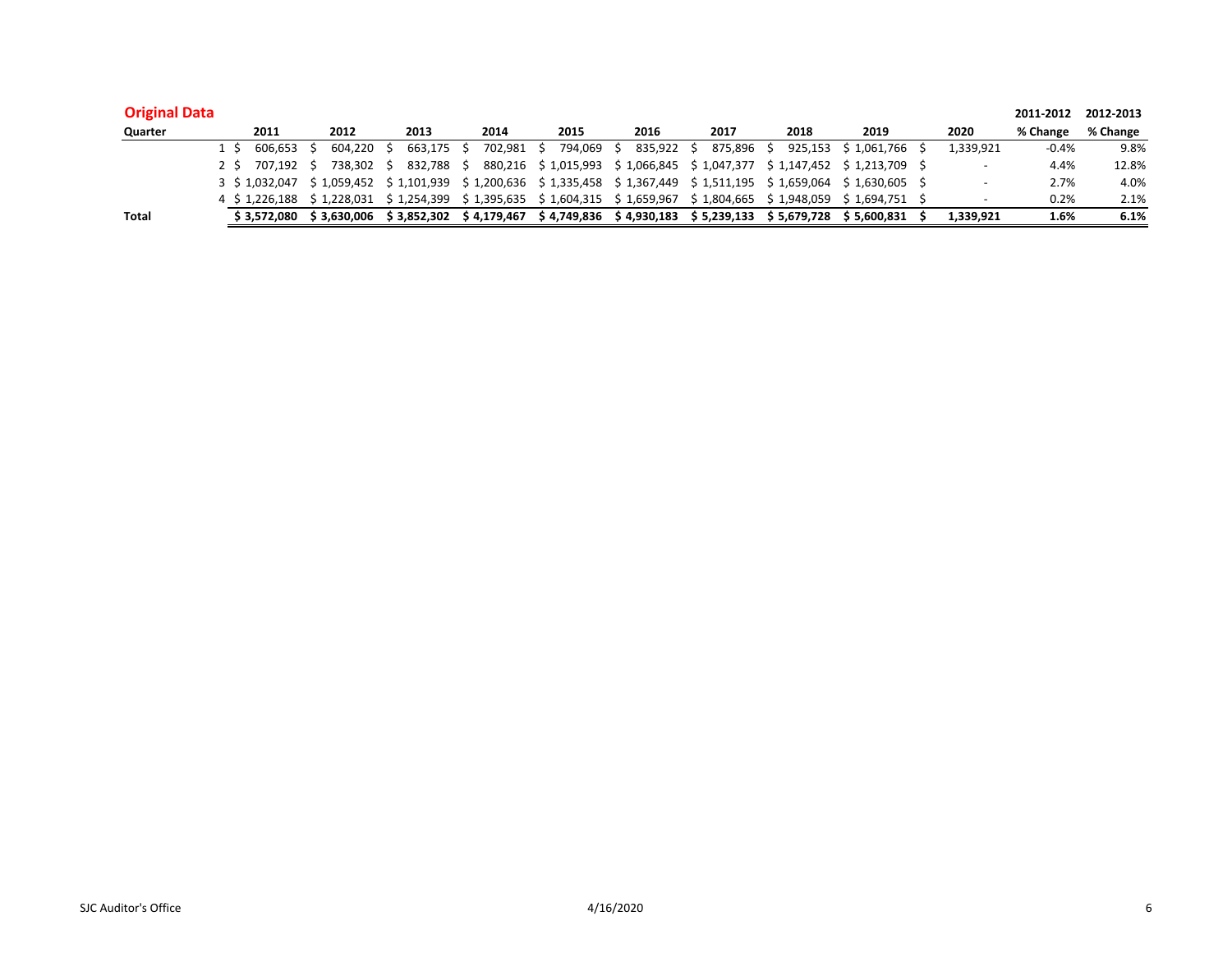| <b>Original Data</b> | 2013-2014 | 2014-2015 | 2015-2016 | 2016-2017 | 2017-2018 | 2018-2019 | 2010-2020  |
|----------------------|-----------|-----------|-----------|-----------|-----------|-----------|------------|
| Quarter              | % Change  | % Change  | % Change  | % Change  | % Change  | % Change  | % Change   |
|                      | 6.0%      | 13.0%     | 5.3%      | 4.8%      | 5.6%      | 14.8%     | 26.2%      |
| 2                    | 5.7%      | 15.4%     | 5.0%      | $-1.8%$   | 9.6%      | 5.8%      | $-100.0\%$ |
| 3                    | 9.0%      | 11.2%     | 2.4%      | 10.5%     | 9.8%      | $-1.7%$   | $-100.0\%$ |
| 4                    | 11.3%     | 15.0%     | 3.5%      | 8.7%      | 7.9%      | $-13.0%$  | $-100.0\%$ |
| <b>Total</b>         | 8.5%      | 13.6%     | 3.8%      | 6.3%      | 8.4%      | $-1.4%$   | $-76.1%$   |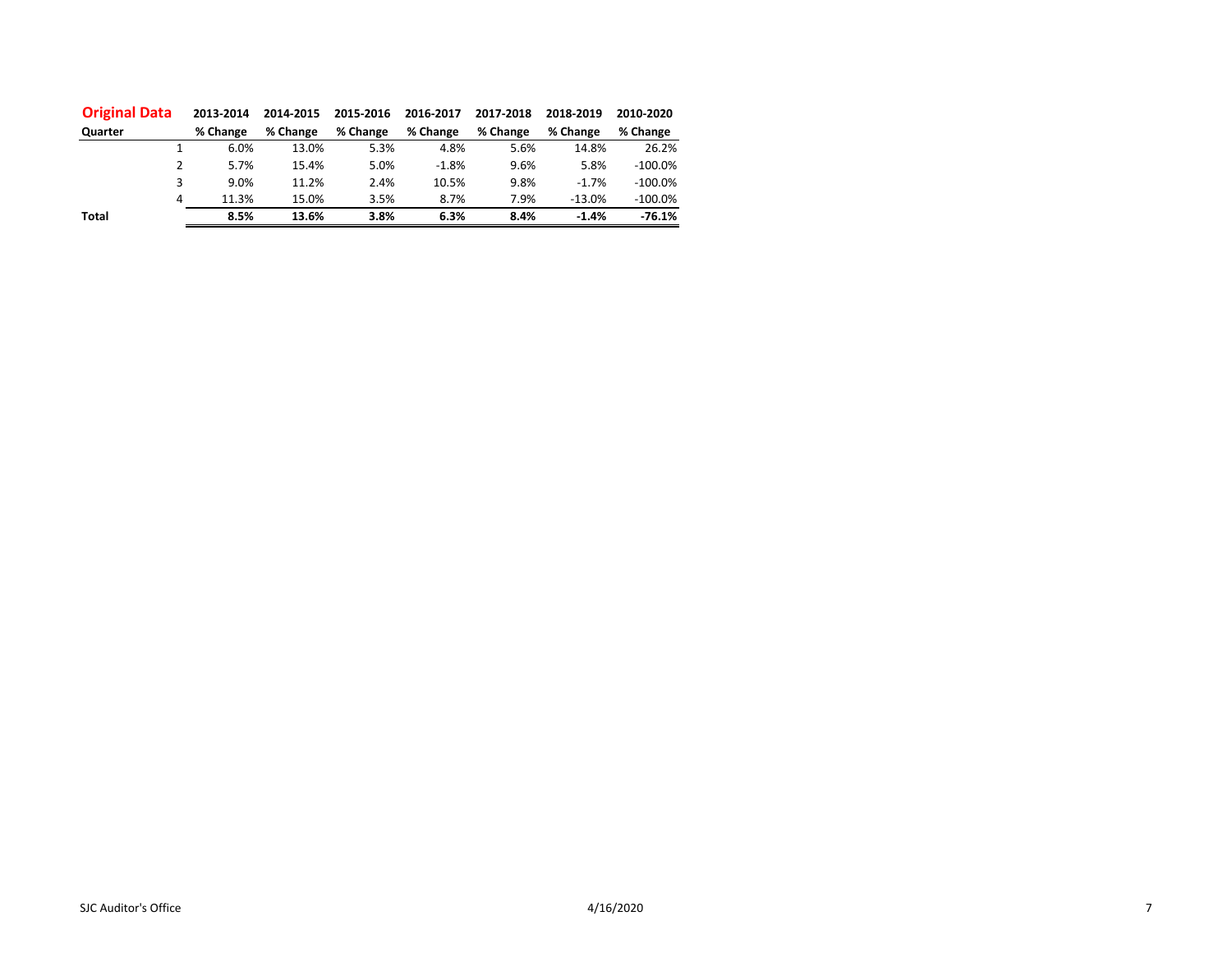

|         | Total            | Hotel/Motel      | Mishawaka Sports    | Potawatomi Zoo                                                     |  |
|---------|------------------|------------------|---------------------|--------------------------------------------------------------------|--|
| Quarter | <b>Receipts</b>  | <b>Tax Fund</b>  | <b>Complex Fund</b> | <b>Capital Fund</b>                                                |  |
| 1Q 2011 | \$<br>606,653    | 606,653          | $\mathbf 0$         | $\mathsf 0$                                                        |  |
| 2Q 2011 | \$<br>707,192    | 707,192          | $\pmb{0}$           | $\pmb{0}$                                                          |  |
| 3Q 2011 | \$<br>1,032,047  | 1,032,047        | $\pmb{0}$           | $\pmb{0}$                                                          |  |
| 4Q 2011 | \$<br>1,226,188  | 1,226,188        | $\pmb{0}$           | $\pmb{0}$                                                          |  |
| 1Q 2012 | \$<br>604,220    | 604,220          | $\pmb{0}$           | $\pmb{0}$                                                          |  |
| 2Q 2012 | \$<br>738,302    | 738,302          | $\pmb{0}$           | 0                                                                  |  |
| 3Q 2012 | \$<br>1,059,452  | 1,059,452        | $\pmb{0}$           | 0                                                                  |  |
| 4Q 2012 | \$<br>1,228,031  | 1,228,031        | $\pmb{0}$           | 0                                                                  |  |
| 1Q 2013 | \$<br>663,175    | 663,175          | $\pmb{0}$           | $\pmb{0}$                                                          |  |
| 2Q 2013 | \$<br>832,788    | 832,788          | $\pmb{0}$           | 0                                                                  |  |
| 3Q 2013 | \$<br>1,101,939  | 1,101,939        | $\pmb{0}$           | $\pmb{0}$                                                          |  |
| 4Q 2013 | \$<br>1,254,399  | 1,254,399        | $\pmb{0}$           | $\pmb{0}$                                                          |  |
| 1Q 2014 | \$<br>702,981    | 702,981          | 0                   | 0                                                                  |  |
| 2Q 2014 | \$<br>880,216    | 880,216          | $\pmb{0}$           | 0                                                                  |  |
| 3Q 2014 | \$<br>1,200,636  | 1,200,636        | 0                   | 0                                                                  |  |
| 4Q 2014 | \$<br>1,395,635  | 1,395,635        | $\pmb{0}$           | $\pmb{0}$                                                          |  |
| 1Q 2015 | \$<br>794,069    | 794,069          | $\pmb{0}$           | 0                                                                  |  |
| 2Q 2015 | \$<br>1,015,993  | 1,015,993        | $\pmb{0}$           | 0                                                                  |  |
| 3Q 2015 | \$<br>1,335,458  | 1,335,458        | $\pmb{0}$           | $\pmb{0}$                                                          |  |
| 4Q 2015 | \$<br>1,604,315  | 1,604,315        | $\pmb{0}$           | $\pmb{0}$                                                          |  |
| 1Q 2016 | \$<br>835,922    | 835,922          | 0                   | 0                                                                  |  |
| 2Q 2016 | \$<br>1,066,845  | 1,066,845        | $\pmb{0}$           | 0                                                                  |  |
| 3Q 2016 | \$<br>1,367,449  | 1,367,449        | $\pmb{0}$           | 0                                                                  |  |
| 4Q 2016 | \$<br>1,659,967  | 1,659,967        | 0                   | 0                                                                  |  |
| 1Q 2017 | \$<br>875,896    | 875,896          | 0                   | 0                                                                  |  |
| 2Q 2017 | \$<br>1,047,377  | 1,047,377        | $\pmb{0}$           | $\pmb{0}$                                                          |  |
| 3Q 2017 | \$<br>1,511,195  | 1,511,195        | $\pmb{0}$           | $\pmb{0}$                                                          |  |
| 4Q 2017 | \$<br>1,804,665  | 1,804,665        | 0                   | 0                                                                  |  |
| 1Q 2018 | \$<br>925,153    | 925,153          | $\pmb{0}$           | 0                                                                  |  |
| 2Q 2018 | \$<br>1,147,452  | 1,147,452        | 0                   | 0                                                                  |  |
| 3Q 2018 | \$<br>1,659,064  | 1,659,064        | $\pmb{0}$           | 0                                                                  |  |
| 4Q 2018 | \$               |                  | 0                   | 0                                                                  |  |
|         | \$<br>1,948,059  | 1,948,059        | $\pmb{0}$           | $\pmb{0}$                                                          |  |
| 1Q 2019 | 1,061,766        | 1,061,766        |                     |                                                                    |  |
| 2Q 2019 | \$<br>1,213,709  | 1,213,709        | 0                   | 0                                                                  |  |
| 3Q 2019 | \$<br>1,630,605  | 1,358,828        | 163,033             | 108,743                                                            |  |
| 4Q 2019 | \$<br>1,860,475  | 1,550,334        | 186,047             | 124,094 Includes \$165,724 earned in Dec 2019 and deposited 1/6/20 |  |
| 1Q 2020 | \$<br>1,174,196  | 978,457          | 117,420             | 78,319                                                             |  |
| Total   | \$<br>42,773,486 | \$<br>41,995,829 | \$<br>466,500       | \$<br>311,156                                                      |  |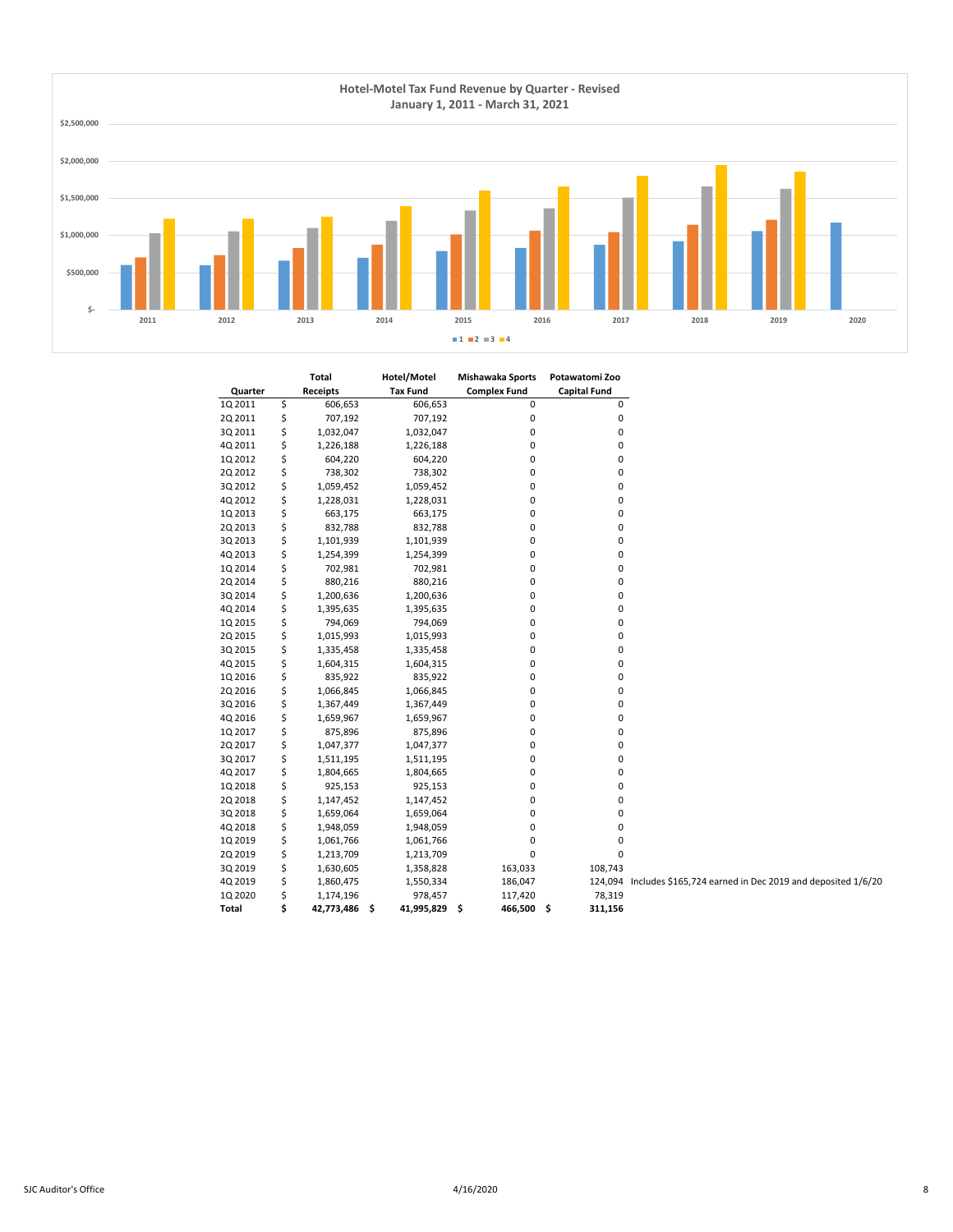| <b>Revised Data</b> |     |                                                                                                                           |            |            |            |            |                                                                                                 |            |                      |      |                          | 2011-2012 |
|---------------------|-----|---------------------------------------------------------------------------------------------------------------------------|------------|------------|------------|------------|-------------------------------------------------------------------------------------------------|------------|----------------------|------|--------------------------|-----------|
| Quarter             |     | 2011                                                                                                                      | 2012       | 2013       | 2014       | 2015       | 2016                                                                                            | 2017       | 2018                 | 2019 | 2020                     | % Change  |
|                     | 1 S | 606.653 S                                                                                                                 | 604.220    | 663.175 \$ | 702.981 \$ | 794.069 \$ | 835.922 \$                                                                                      | 875.896 \$ | 925.153 \$ 1.061.766 |      | 1.174.196                | $-0.4%$   |
|                     | 2 S | 707.192 S                                                                                                                 | 738.302 \$ | 832.788 \$ |            |            | 880.216 \$1.015.993 \$1.066.845 \$1.047.377 \$1.147.452 \$1.213.709 \$                          |            |                      |      |                          | 4.4%      |
|                     |     | 3 \$ 1,032,047 \$ 1,059,452 \$ 1,101,939 \$ 1,200,636 \$ 1,335,458 \$ 1,367,449 \$ 1,511,195 \$ 1,659,064 \$ 1,630,605 \$ |            |            |            |            |                                                                                                 |            |                      |      | $\overline{\phantom{0}}$ | 2.7%      |
|                     |     | 4 \$ 1.226.188 \$ 1.228.031 \$ 1.254.399 \$ 1.395.635 \$ 1.604.315 \$ 1.659.967 \$ 1.804.665 \$ 1.948.059 \$ 1.860.475 \$ |            |            |            |            |                                                                                                 |            |                      |      |                          | 0.2%      |
| <b>Total</b>        |     | \$3.572.080                                                                                                               |            |            |            |            | \$3,630,006 \$3,852,302 \$4,179,467 \$4,749,836 \$4,930,183 \$5,239,133 \$5,679,728 \$5,766,555 |            |                      |      | 1,174,196                | 1.6%      |

| <b>Revisions - Q4 2019</b> |           |
|----------------------------|-----------|
| HotelMotel Tax Fund        | \$138,098 |
| Mishawaka Sports Comp      | \$16,572  |
| Potawatomi Zoo Capital     | \$11,054  |
| Total                      | \$165,724 |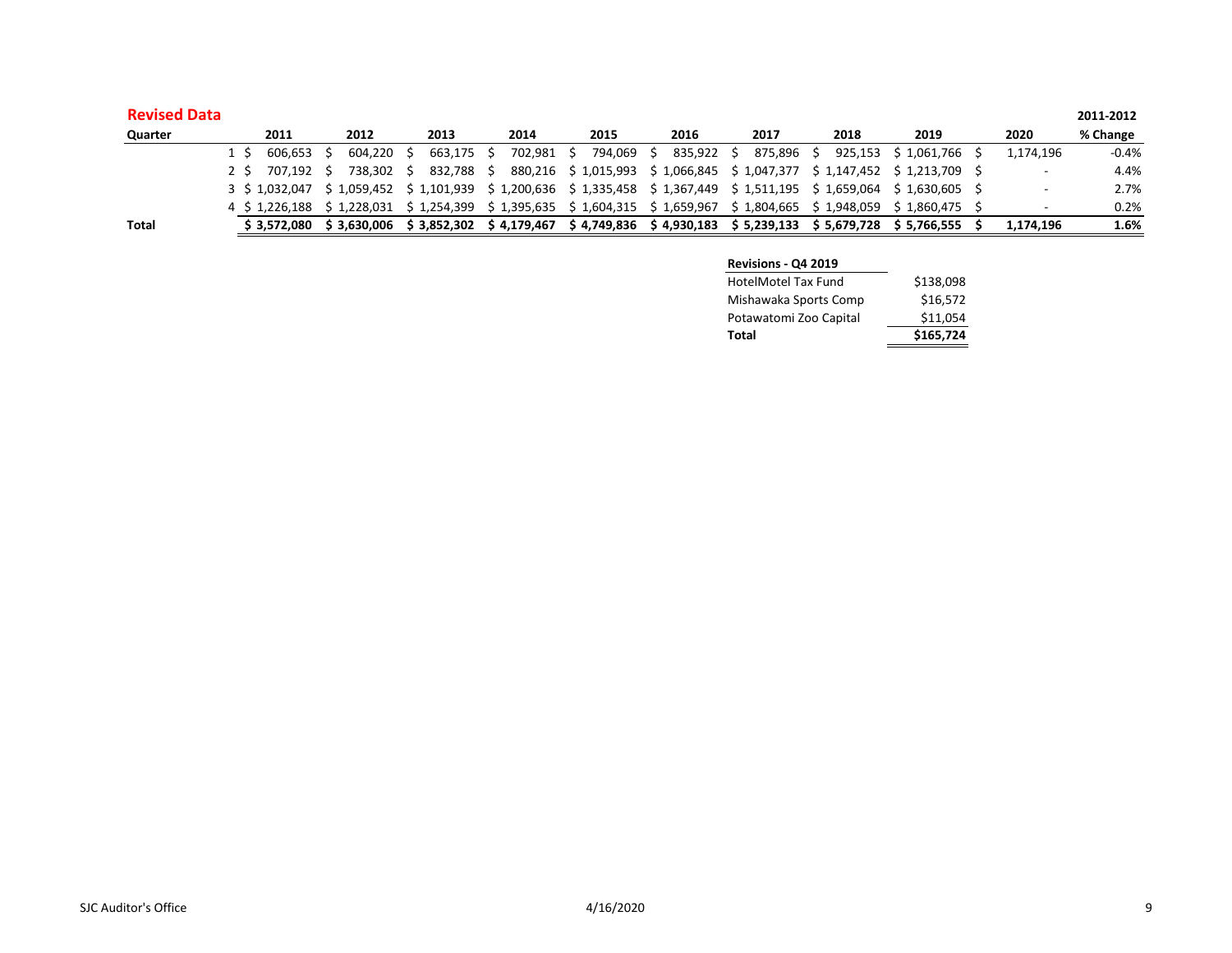| <b>Revised Data</b> | 2012-2013 |       | 2013-2014 | 2014-2015 | 2015-2016 | 2016-2017 | 2017-2018 | 2018-2019 | 2019-2020 |
|---------------------|-----------|-------|-----------|-----------|-----------|-----------|-----------|-----------|-----------|
| Quarter             | % Change  |       | % Change  | % Change  | % Change  | % Change  | % Change  | % Change  | % Change  |
|                     |           | 9.8%  | 6.0%      | 13.0%     | 5.3%      | 4.8%      | 5.6%      | 14.8%     | 10.6%     |
|                     |           | 12.8% | 5.7%      | 15.4%     | 5.0%      | $-1.8%$   | 9.6%      | 5.8%      | $-100.0%$ |
|                     |           | 4.0%  | 9.0%      | 11.2%     | 2.4%      | 10.5%     | 9.8%      | $-1.7%$   | $-100.0%$ |
| 4                   |           | 2.1%  | 11.3%     | 15.0%     | 3.5%      | 8.7%      | 7.9%      | $-4.5%$   | $-100.0%$ |
| Total               |           | 6.1%  | 8.5%      | 13.6%     | 3.8%      | 6.3%      | 8.4%      | 1.5%      | $-79.6%$  |
|                     |           |       |           |           |           |           |           |           |           |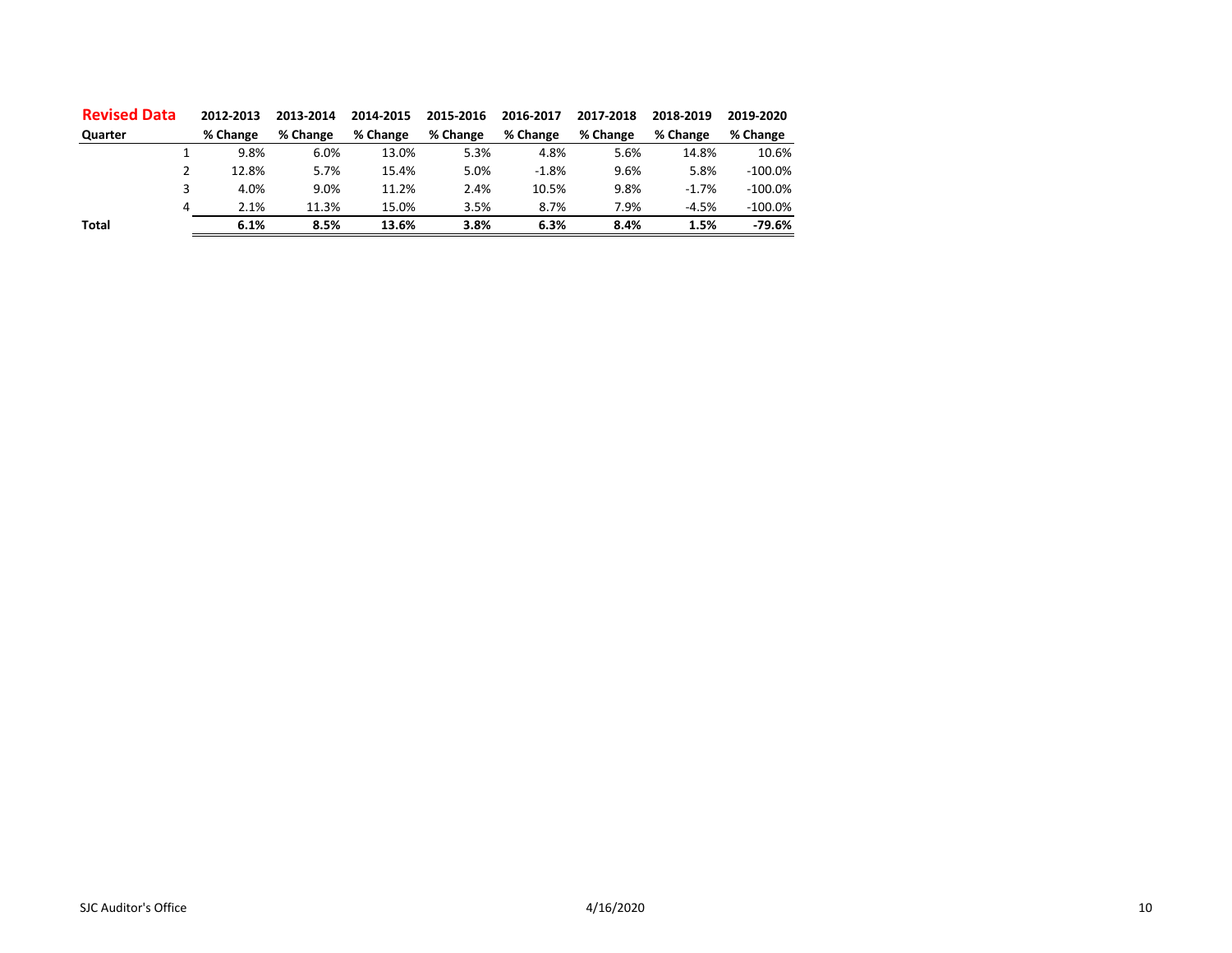

| Year      | <b>Annual Receipts</b> |
|-----------|------------------------|
| 3/31/2011 | \$<br>606,653          |
| 3/31/2012 | \$<br>604,220          |
| 3/31/2013 | \$<br>663,175          |
| 3/31/2014 | \$<br>702,981          |
| 3/31/2015 | \$<br>794.069          |
| 3/31/2016 | \$<br>835,922          |
| 3/31/2017 | \$<br>875,896          |
| 3/31/2018 | \$<br>925,153          |
| 3/31/2019 | \$<br>1,061,766        |
| 3/31/2020 | \$<br>1,339,921        |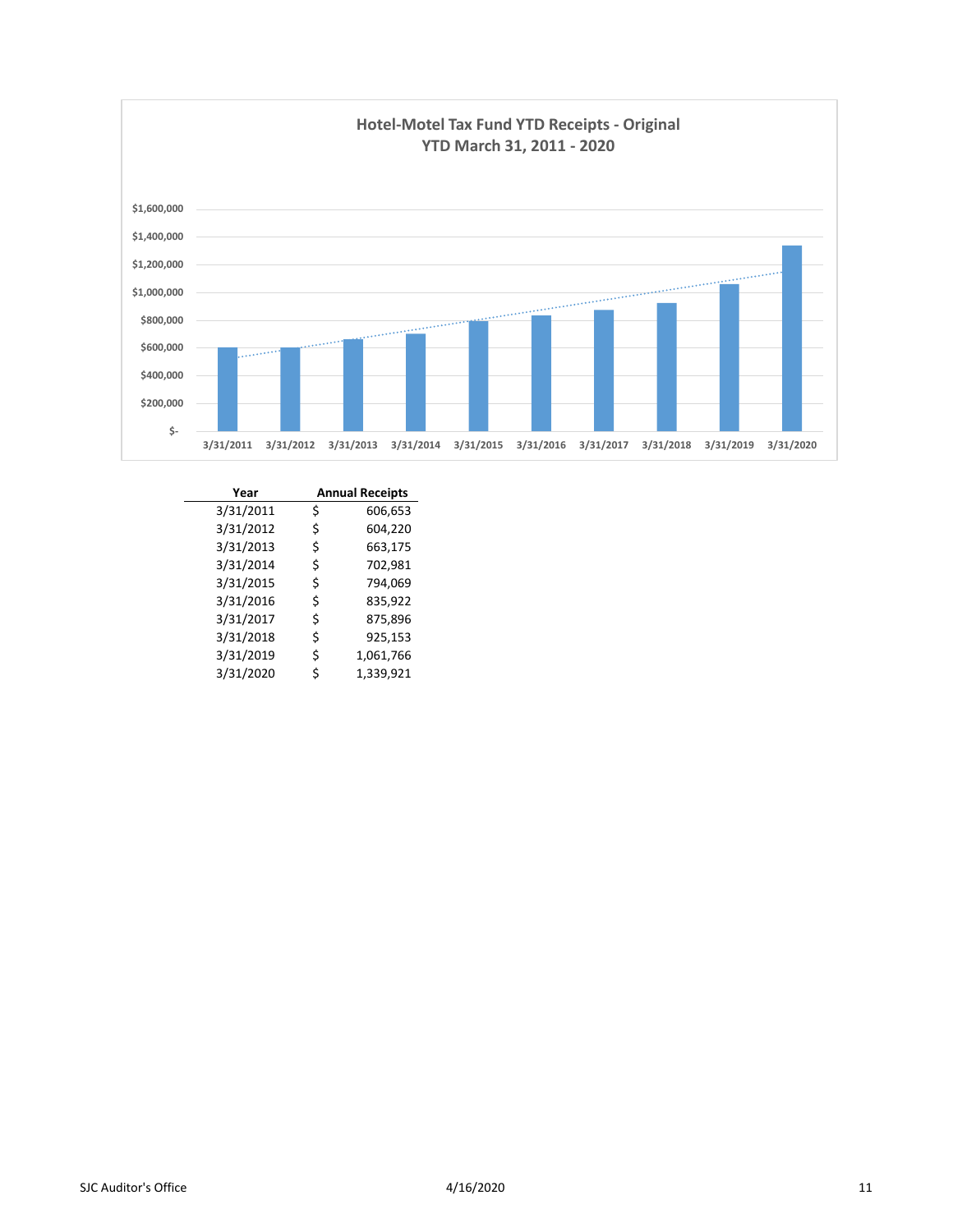

| Year      | <b>Annual Receipts</b> |
|-----------|------------------------|
| 3/31/2011 | \$<br>606,653          |
| 3/31/2012 | \$<br>604,220          |
| 3/31/2013 | \$<br>663,175          |
| 3/31/2014 | \$<br>702,981          |
| 3/31/2015 | \$<br>794,069          |
| 3/31/2016 | \$<br>835,922          |
| 3/31/2017 | \$<br>875,896          |
| 3/31/2018 | \$<br>925,153          |
| 3/31/2019 | \$<br>1,061,766        |
| 3/31/2020 | \$<br>1,174,197        |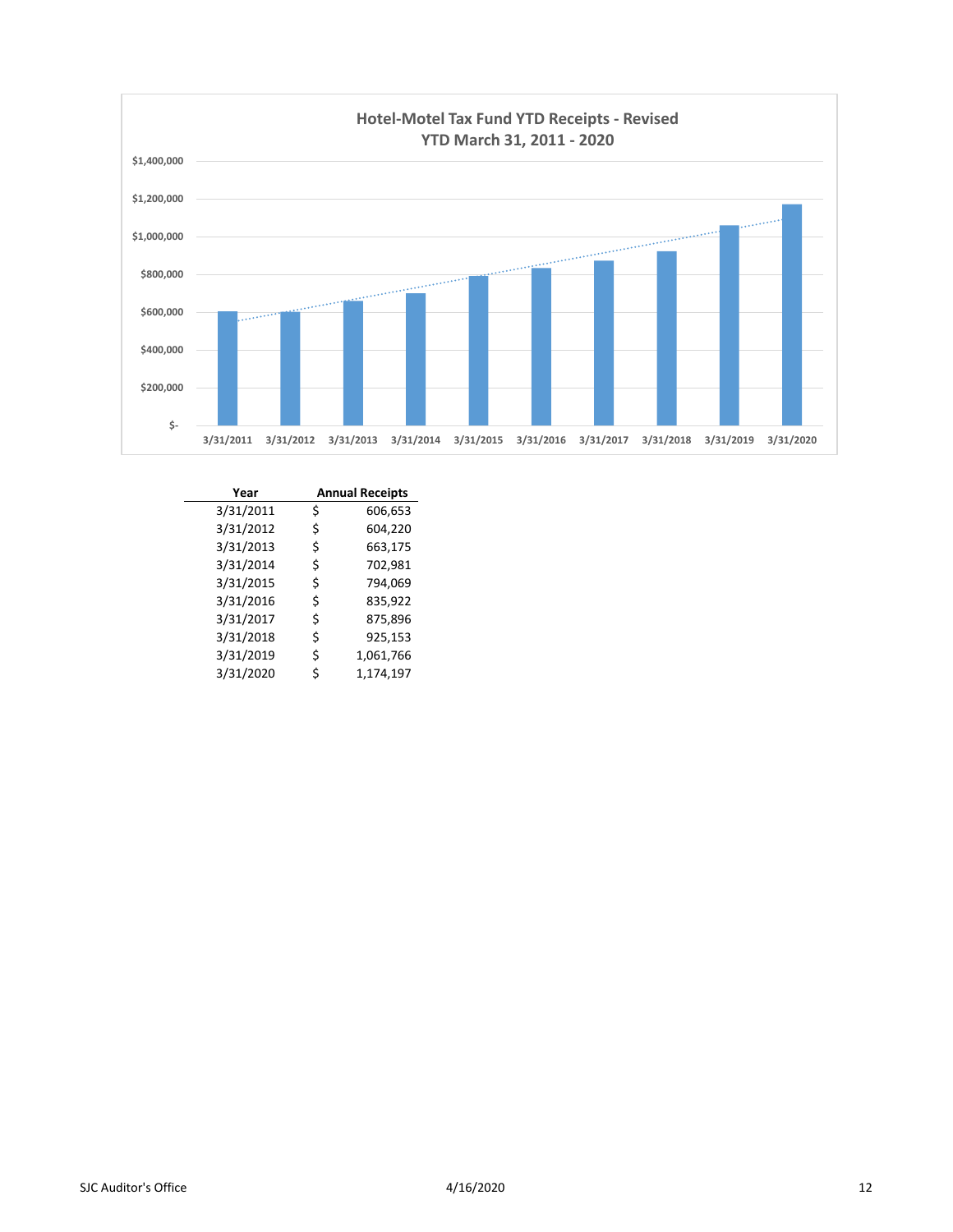

| Year  | <b>Annual Receipts</b> |            |  |  |
|-------|------------------------|------------|--|--|
| 2011  | \$                     | 3,572,080  |  |  |
| 2012  | \$                     | 3,630,006  |  |  |
| 2013  | \$                     | 3,852,302  |  |  |
| 2014  | \$                     | 4,179,467  |  |  |
| 2015  | \$                     | 4,749,835  |  |  |
| 2016  | Ś                      | 4,930,183  |  |  |
| 2017  | \$                     | 5,239,133  |  |  |
| 2018  | \$                     | 5,679,728  |  |  |
| 2019  | \$                     | 5,600,831  |  |  |
| 2020  | \$                     | 1,339,921  |  |  |
| Total | Ś                      | 42.773.485 |  |  |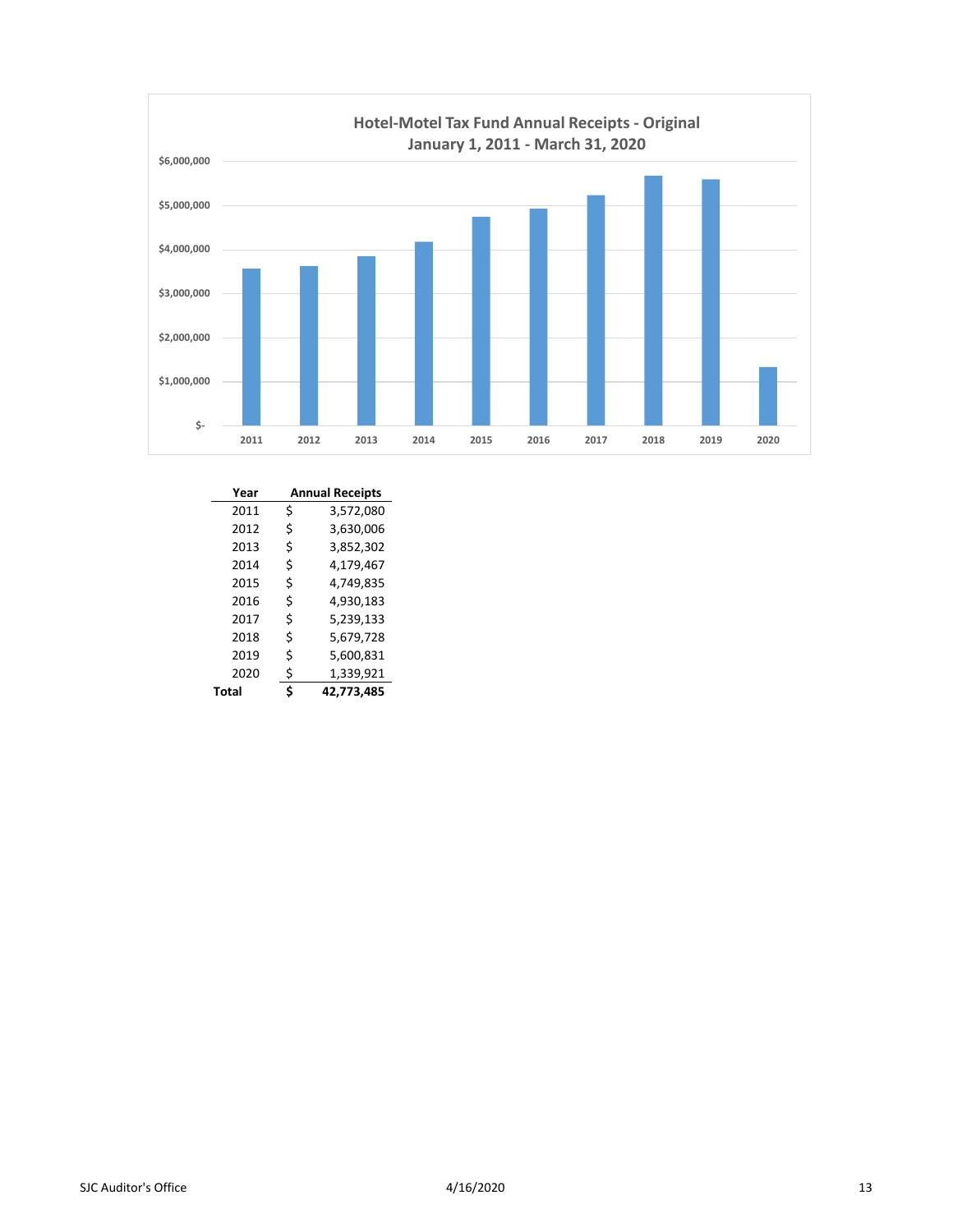

| Year  | <b>Annual Receipts</b> |                                                                 |
|-------|------------------------|-----------------------------------------------------------------|
| 2011  | \$<br>3,572,080        |                                                                 |
| 2012  | \$<br>3,630,006        |                                                                 |
| 2013  | \$<br>3,852,302        |                                                                 |
| 2014  | \$<br>4,179,467        |                                                                 |
| 2015  | \$<br>4,749,835        |                                                                 |
| 2016  | \$<br>4,930,183        |                                                                 |
| 2017  | \$<br>5,239,133        |                                                                 |
| 2018  | \$<br>5,679,728        |                                                                 |
| 2019  | \$<br>5.766.555        | Includes \$165,724 earned in December 2019 and deposited 1/6/20 |
| 2020  | \$<br>1,174,197        |                                                                 |
| Total | \$<br>42,773,485       |                                                                 |